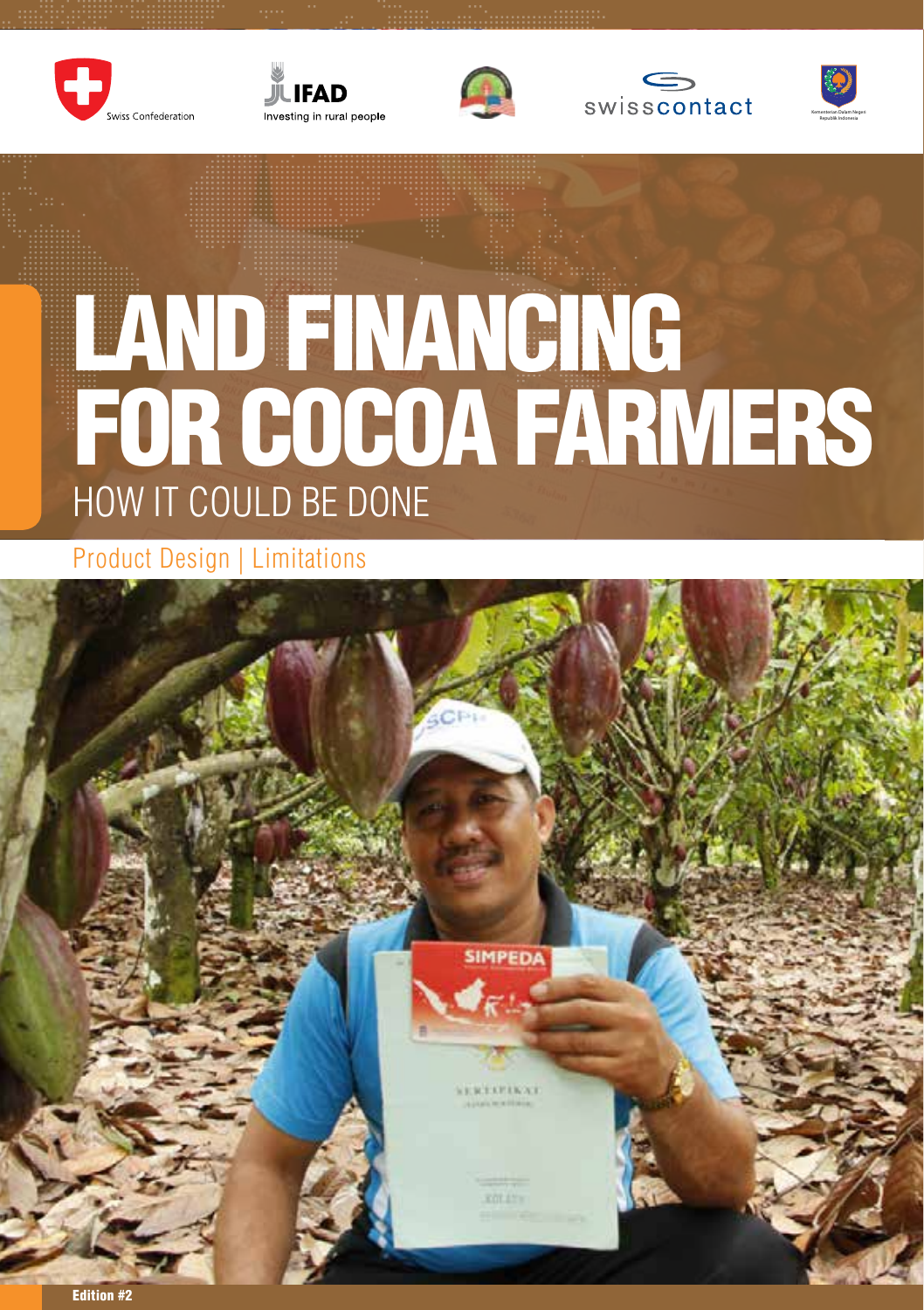

SWISSCONTACT Head Office Hardturmstrasse 123 CH-8005 Zurich Phone : +41 44 454 17 17 Fax : +41 44 454 17 97 Email : info@swisscontact.ch Website : www.swisscontact.org



Swisscontact Indonesia Country Office The VIDA Building 5th Floor 01-04 Jl. Raya Perjuangan No. 8, Kebon Jeruk, Jakarta 11530 Phone : +62 2951 0200 Fax : +62 2951 0210 Website : www.swisscontact.org/indonesia

Land Financing for Cocoa Farmer How it Could be Done

Text and Content SCPP - Swisscontact: SCPP Team

Editor Manfred Borer, Dirk Lebe - Swisscontact

Design & Photo Roy Prasetyo, Tammi Suryani, Megi Wahyuni/SCPP - Swisscontact

@September 2015, SCPP - Swisscontact All rights reserved



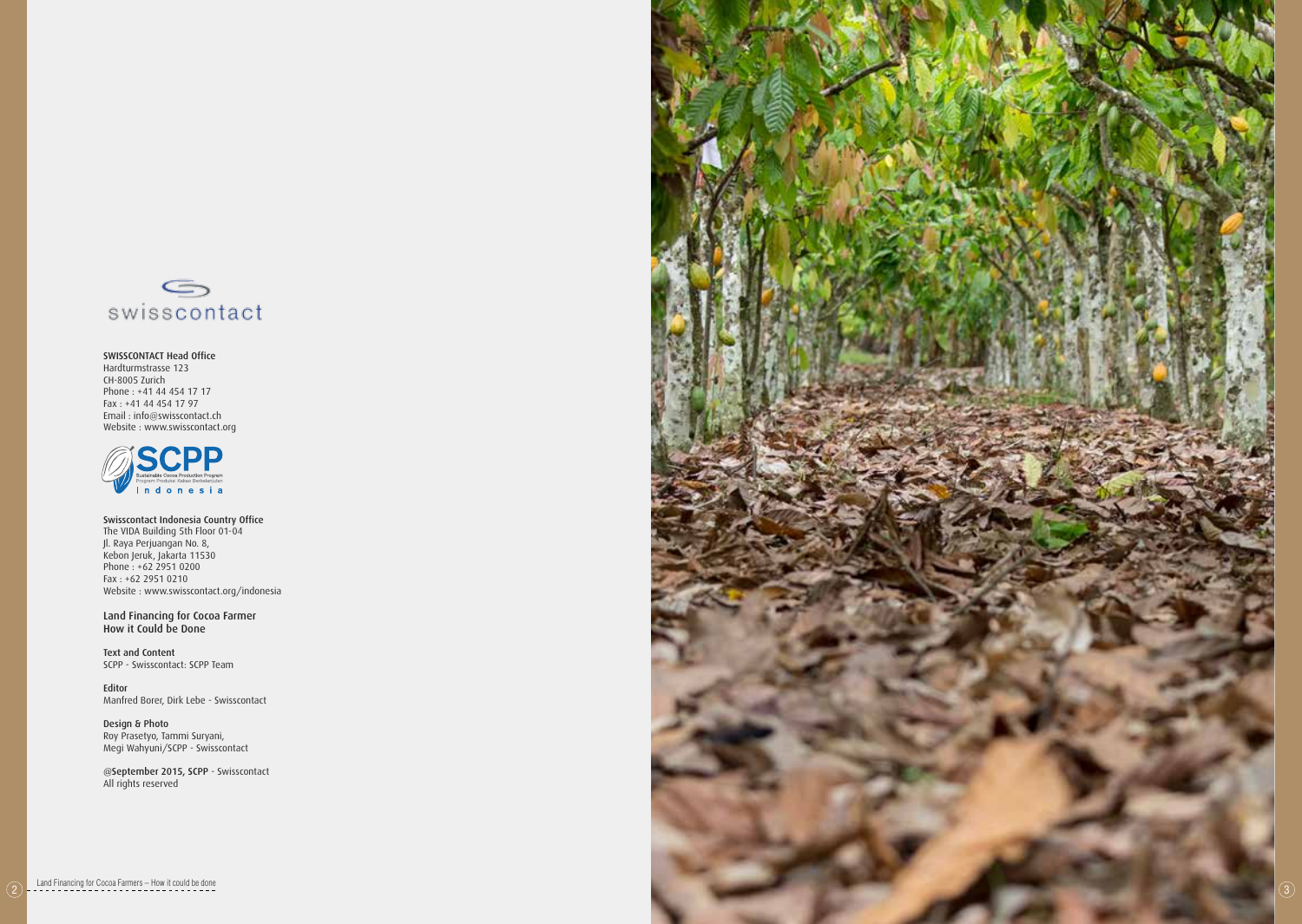Indonesia intends to become the largest cocoa producer in the world. Access to Finance (A2F) is one of the holdups in the sector, mainly because of the limited availability of collateral<sup>1</sup> and the low repayment capacity of the average cocoa farmer<sup>2</sup>. Total production could be increased through better inputs (e.g. fertilizer), better farming practices (pruning, sanitation, etc.) or increased land use for cocoa. For some of those factors A2F is needed. Currently, only a few financial products are available, provided by the commercial banking sector, through government loan schemes or the cocoa industry.

One promising option to increase production and income of cocoa farmers, developed by Swisscontact and the private sector, could be realized by targeting professional and progressing cocoa farmers to finance additional land, either already with cacao trees planted or land without trees, where further investments are still needed. As professional we define cocoa farmers with at least 1,000 kg production per hectare (compared to about 450 kg/ha for the average farmer).

### **Introduction Assumptions**

- If a professional cocoa farmer with at least 1,000 kg production per hectare per year would be able to buy an additional piece of land, he could replicate his/her current production of 1,000 kg per hectare on that additional piece of land sooner or later.
- Financial institutions should offer commercial loan products, which are profitable, scalable, and with an acceptable risk structure.
- Land is available at affordable prices.

It is assumed that a professional cocoa farmer knows his business well. And it is obvious that a professional cocoa farmer with more than 1,000 kg per hectare has (thanks to his/her higher production) a higher cash flow out of his/her cocoa farm than an unprofessional farmer with less than 500 kg per hectare. It still doesn't show obligations and/or expenses, but it is a good indication on repayment capacity of a farmer.

Financial institutions should offer commercial loan products, because only if they have an incentive like profits, they will stick to it long-term and develop that market segment.

1 Only 21.6% of the farmers in Swisscontact's Sustainable Cocoa Production Program (SCPP) in Indonesia have a land title; considered by commercial banks as acceptable collateral with sufficient value. Due to the large number of data, this provides a pretty good picture about the situation in Indonesia. 2 Who produces about 450 kg/ha/year (data as per 30 June 2015)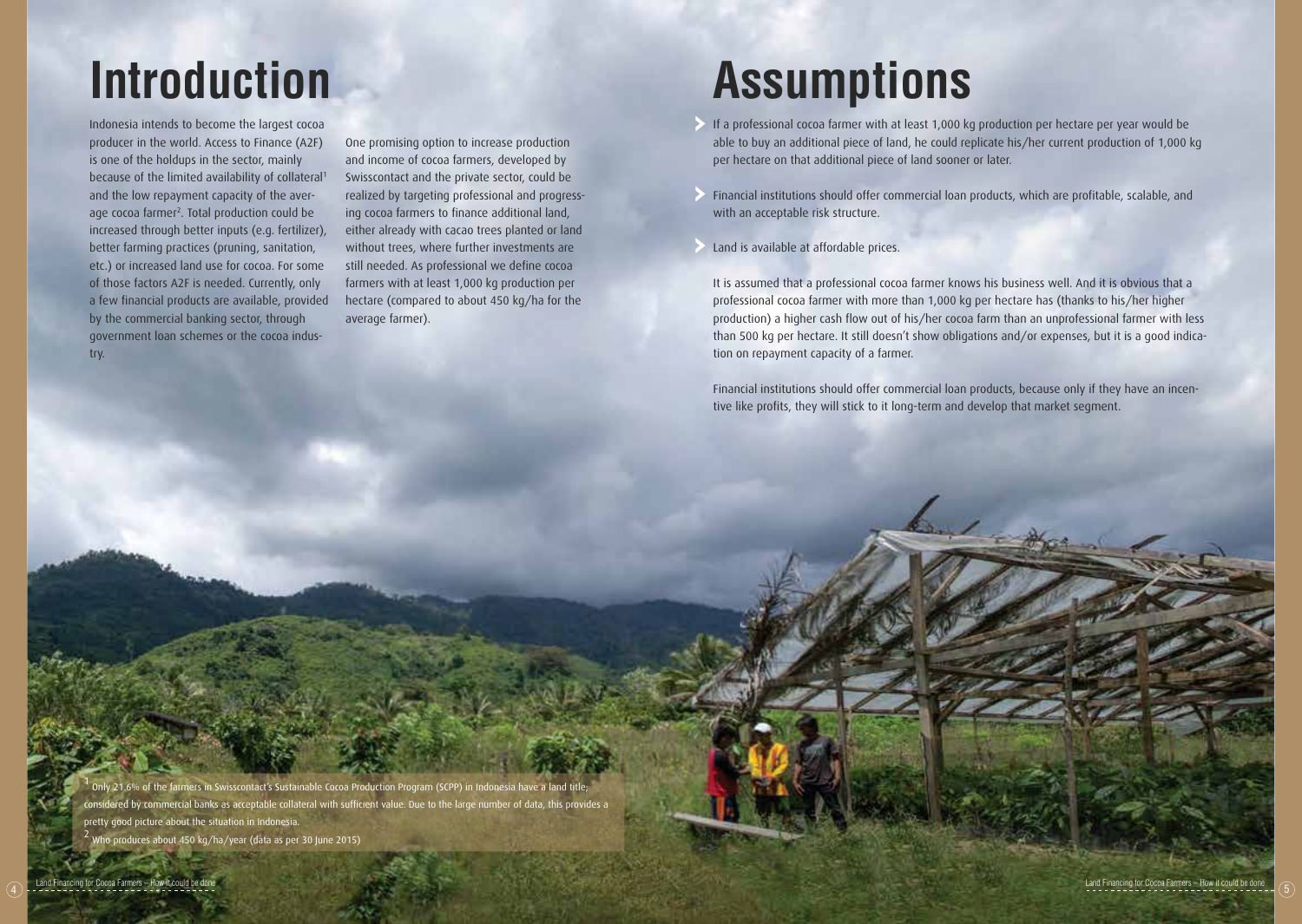## **Product Design**

- A financial institution finances 100% of the land value (purchasing price) and not (as it is often done) only 70% of the plain land value. This is a risk for financial institutions, but the pre-selection of the top 10% of the farmer, including collateral, could cover that risk, at least partially. (And still, the risk is much lower than choosing unprofessional farmers.)
- The farmer finances all necessary inputs (e.g. planting material). The most important input is labor, which the farmer can bring in as "muscle equity" at no costs. Seedlings or fertilizer might need financing too. A farmer should demonstrate that he believes in his future by investing his own time and money.
- Collaterals are the land certificate for the additional piece of land (obligatory!) and cocoa beans from the existing and the newly bought piece of land, although the latter can't be considered as hard collateral. The land title of the existing land (if existent) could be used

as collateral as well, but shouldn't, because this would bear some major risks for the farmers. Seizing and selling the existence of the farmers' economic base of life could lead to a bad reputation for a financial institution doing so.

- Depending on the price of additional land, a time horizon of 3-5 years should be aimed as financing period. This short period limits the risk for financial institutions significantly, but shows the farmer too that after this time his production and income will be much higher.
- The repayment schedule should be in line with the agricultural calendar and cocoa cash flow intervals (peak season, low season). Monthly interest only payments and principal payments during the peak season (and possibly also mid-season) are feasible. The harvest seasons through different Indonesian provinces are highly diverse though.
- Considering that there is hard collateral securing the loan, the top 10% of the farmers are identified, the loan amount is not too small and the rejection ratio (and thus the workload) are lower than without those characteristics, the interest rate should be at an acceptable level.
- In case of arrears, cocoa beans as collateral could be seized (and sold). They are easy to collect/transport in the right volume, stable in value, easy to store (not even necessary) and easy to sell to any trader/collector closeby. So the financial institution is able to settle arrears fast, without effect on the loan loss provision. Cocoa grows throughout the year and there are always some pods on the tree to be collected.

In case of larger repayment problems, the land could be seized and sold to another suitable farmer (who can be easily identified through Swisscontact's internal database). With that approach the cocoa related investments are not lost (and the value increase might be even paid by the new farmer), the

collateral is still existent, and interest income is secured as well as cocoa supply and PAR (Portfolio-at-risk) and NPL (Non-performing loans) can be properly managed.



### $\mathbf{s}$  and  $\mathbf{s}$  $tions$ **Limitations**



### **Conclusion**

Addressed are professional (and progressing) cocoa farmers with sufficient cash flow/repayment capacity. Unprofessional farmers have to increase their production through the application of Good Agricultural Practices (GAP) first, before being considered as target group for this product or loans in general. For the cocoa industry the supply of beans can be ensured through farmers who know what they do and who take their cocoa business serious. For financial institutions this seems to be one of the most promising products in the cocoa sector.

As long as land is available, the product is scalable. The existence of collateral and targeting the best farmers only reduces risks significantly. A positive side effect is that farmers with large cocoa farms are more likely to create employment, since cocoa farming is a labor-intensive

work. This supports the local economy.